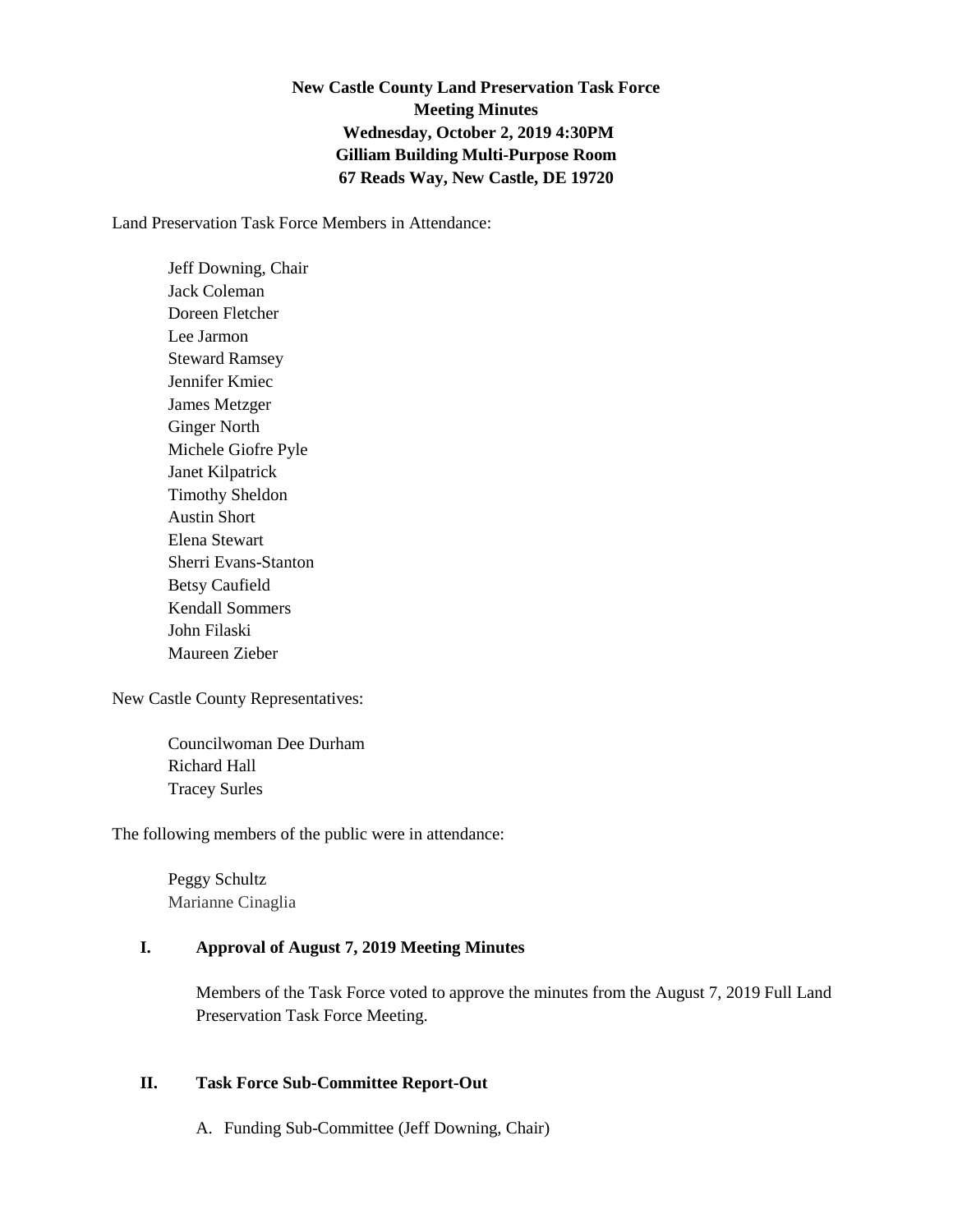- The Funding sub-committee held its first meeting on September 11, 2019 and discussed the a number of topics, including the purpose and role of the subcommittee, sources of funding available, appropriate uses of funding, and how the funding subcommittee will work in conjunction with the other two subcommittees.
- Potential sources of funding included:
	- o Inclusion in the New Castle County & State annual budgets
	- o Grants
	- o Partnerships with Non-Governmental Organizations and State **Organizations**
	- o Installment purchases(?)
	- o Bonding (deployed on a state or local level, tax exemptions for donations)
- How is the County currently funded?
	- o Through annual budget
	- o Discussion around the use of trusts-
		- NCC has received one trust, includes around \$180,000 annually for maintenance
		- Recommendation of a trust for the purchase of land
- Discussion around other jurisdictions including State of Maryland, Chester County, etc.
- Discussion of the use of Transfer of Development Rights (TDRs), which are permitted per the provisions in the UDC; however, are restricted to Planning **Districts**
- B. Open Space Sub-Committee (Sherri Evans-Stanton, Chair)
	- The Open-Space sub-committee met on September 5, 2019. New Castle County provided a presentation on the current Open Space Process
	- Discussion around the creation of a transparent process for land acquisition that includes the establishment and application of specific criteria when it comes to selecting properties for acquisition
	- Funding mechanisms to stretch funding for open space (use of easements over purchase of land)
	- Comparison of draft criteria, discussion around seeking public input on what should be incorporated into the criteria for land acquisition.
		- Draft criteria and evaluation topics to include:
			- o Connectivity to other properties
				- o Matching funds provided
				- o Size of land / parcel
				- o Partnership opportunity Nonprofits and division of land to be maintained as open space
				- o Watersheds in a given area
				- o Ecological Sensitivity
				- o Infrastructure
				- o Needs assessment (evaluated once a comprehensive inventory of open space in the County is available)
				- o Long term maintenance and operation costs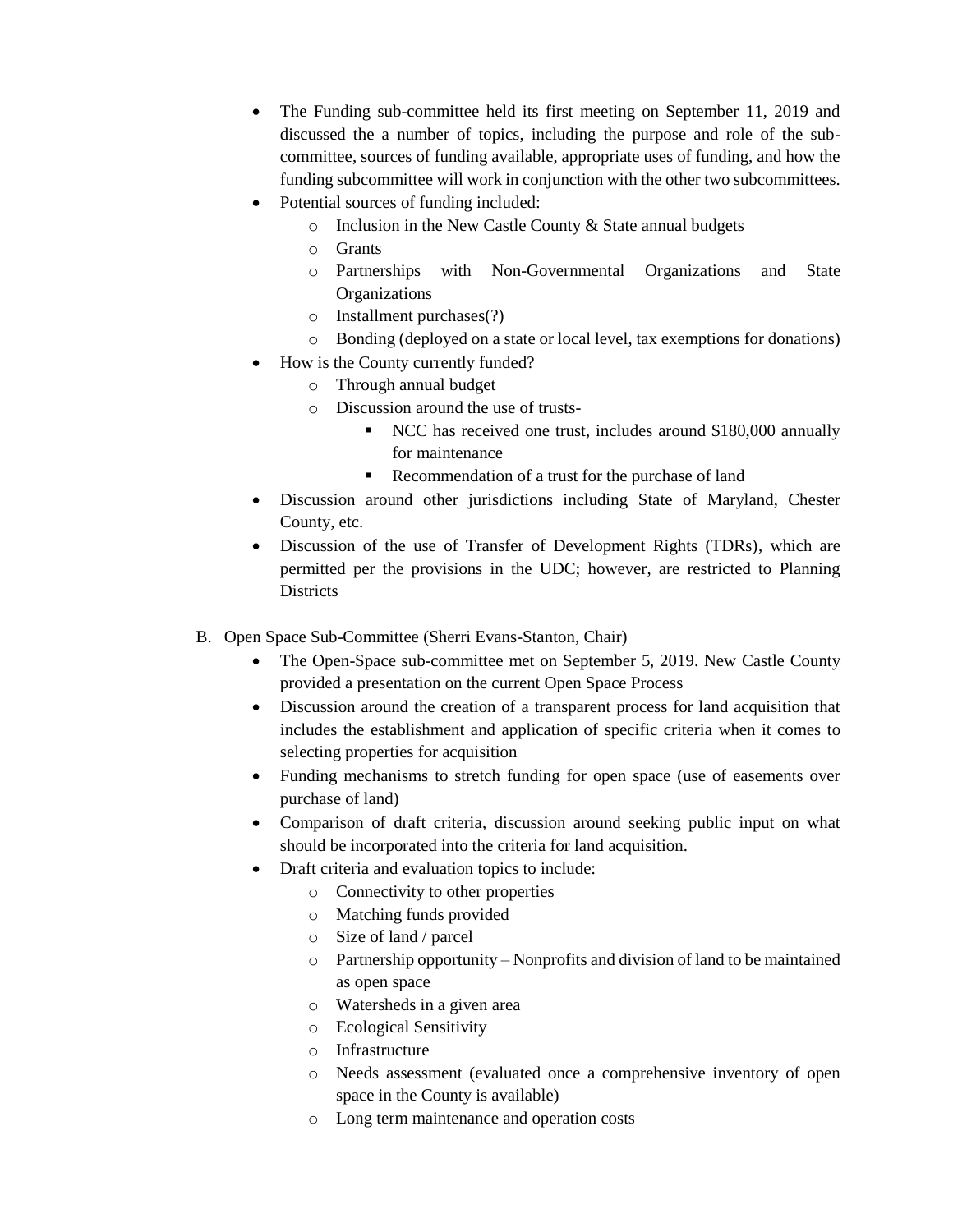- o Public Open Space Database (Federal GIS database for outdoor recreation opportunities) discussion of how it could interact with a County Open Space database and create tourism opportunities
- o NCC Parks Master Plan
- C. Agricultural Sub-Committee Report
	- The Agricultural Sub-Committee met on September 4, 2019
	- Meeting included a presentation on the State of Delaware Agricultural Preservation Program by Austin Short, which outlined how the program works, what properties it has preserved, etc.
	- Discussion around public input from the farming community and non-farming community, as well as what the general public may see as goals for an agricultural preservation program at the County level
	- Next meeting to include a panel of farmers- some who do participate in the state program, some who have not been able to join the state program, to provide prospective and recommendations on how a county-level agricultural program may work
- III. Further Definition of Task Force Direction

The members of the Task Force discussed the mission and goals of the Task Force based on the report-out of the sub-committees.

Land Inventory and Tracking Discussion:

- Creation of a map or tabular data that includes information about all open space in the County – to have in DropBox by next meeting
	- o Task Force will evaluate this to ascertain if there is additional information that should be added

Land Acquisition Strategy:

- Develop a process on how to determine what priorities should be set for land preservation and how to achieve those priorities
- Ranking of potential land preservation opportunities
- Discussion of previous county-level agricultural ranking system for agricultural preservation in the County dating back to the 1980s (\*ensure any information on this is included in the DropBox)
- Goal is to establish a definition of what "Open Space" means at the County level
- How will management costs impact the criteria or approach for land acquisition? This is something the Task Force would like to define further
- Open Space Sub-Committee should discuss:
	- o Where is the need for open space in the County?
	- o How would we define or divide areas across the County to define open space areas? Look to the Parks Master Plan, Route 9 Master Plan, Comprehensive Plan, and public input to define this.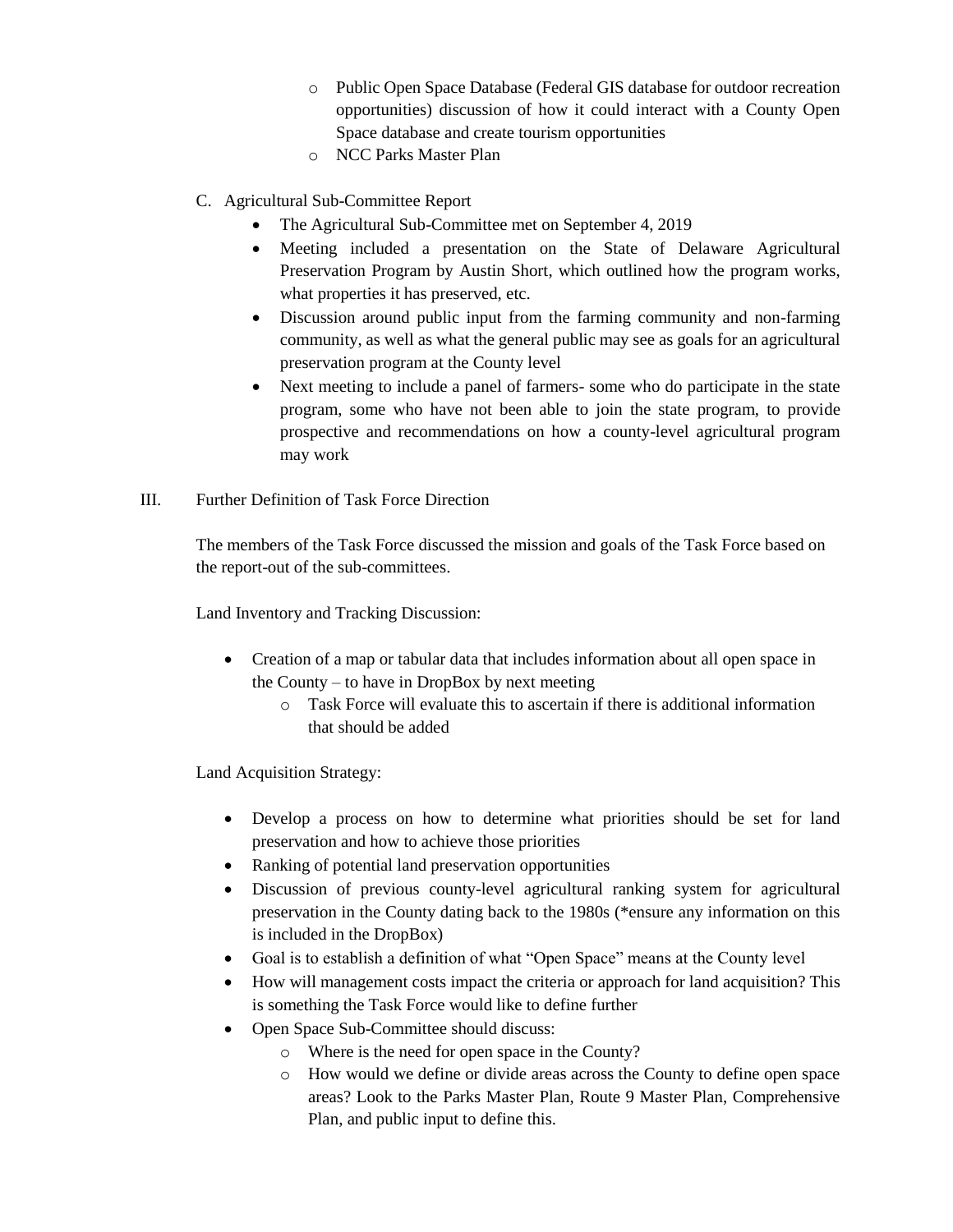- What would public input on this effort look like for feedback on land preservation? Should it be addressed in another public forum, or multiple forums, to open up to diverse groups of peoples.
	- o Would the public support tax increases for open space and land preservation purposes?
	- o Open Space and Agricultural surveys should be completed separately, however there should also be a general land preservation survey.
- Discussion around public access in open space parcels, the dual use of properties (i.e. what can be developed for the public use of land vs. what should be protected for the public).
- How should the Task Force characterize where land preservation efforts should be targeted and what the next step should be?
	- o Geographic prioritization
	- o Underserved communities that may need parks or open space
	- o Transfer of Development Rights- how can they be better used? Does this take a change to County or State code?

The Land Preservation Task Force set a goal to have a draft set of criteria for both agricultural preservation and open space acquisition as well as a draft plan for a public survey in two months. These should identify targeted areas that the public input process should inform.

Funding Analysis:

- Funding subcommittee will look at the County's operating budget
- Once an understanding of preservation priorities are further established, the types of partnerships the County should pursue and what types of enabling legislation will be needed shall be further defined.
- Discussion of endowment accounts and land trusts- need further definition of the logistics of these resources.

The Task Force discussed partnership development and future processes / management. Members decided that once criteria and preservation priorities are established, targeted partnerships should be established. The Task Force recommended that surveys should begin at the beginning of 2020.

## IV. Wrap Up & Action Items

NEXT MEETING DATES

Ag Subcommittee November 13th 430 DE Wildlands Room Open Space Subcommittee October 23rd 430 Community Service Bldg Funding Subcommittee October 30th 4pm Mount Cuba Full Task Force Subcommittee December 5th Gilliam Multi-Purpose Room

V. Public Comment: